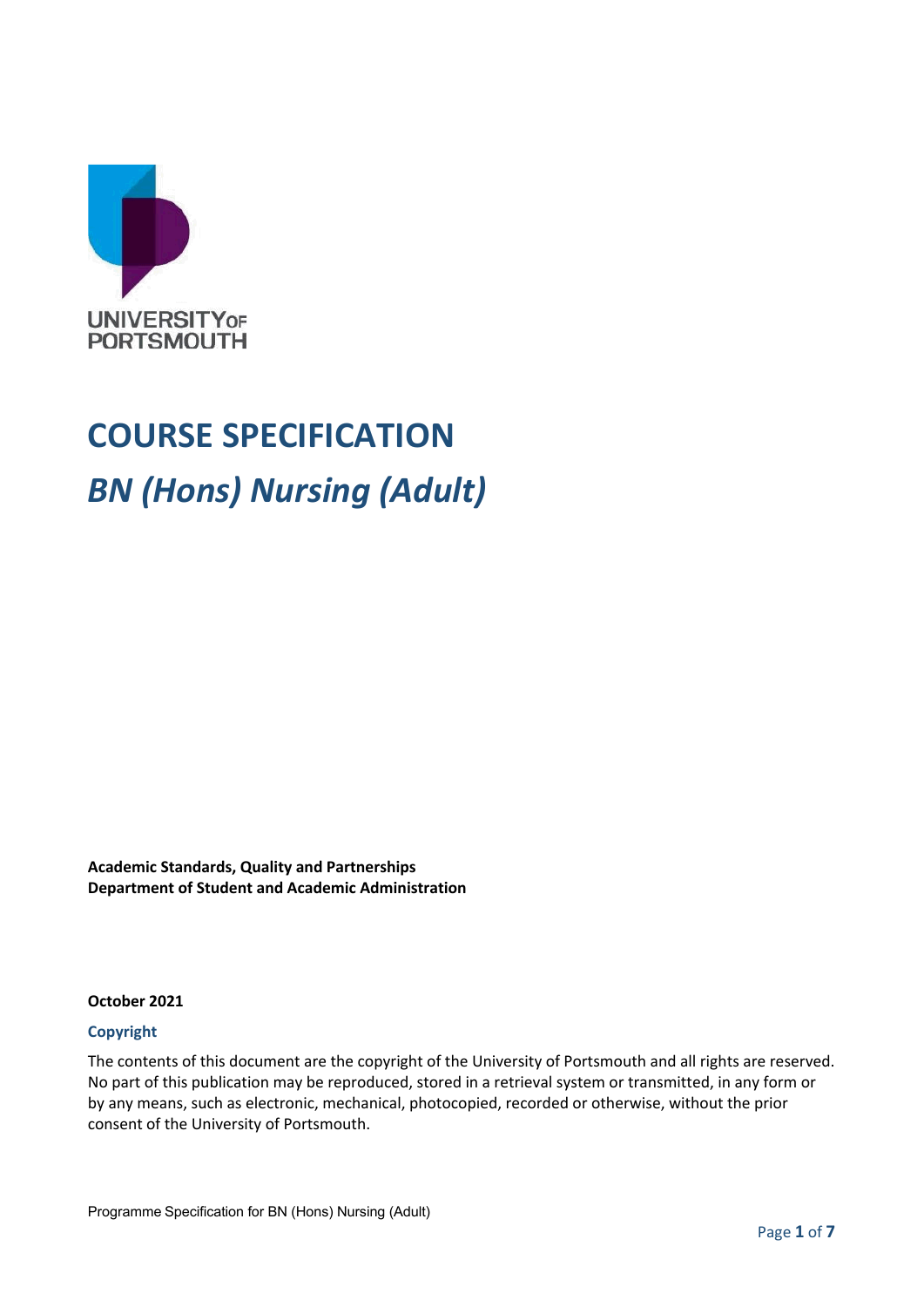## **COURSE SPECIFICATION**

| <b>Course Title</b>                                                                                  | BN (Hons) Nursing (Adult)                             |  |
|------------------------------------------------------------------------------------------------------|-------------------------------------------------------|--|
| <b>Final Award</b>                                                                                   | <b>Bachelor of Nursing (Hons)</b>                     |  |
|                                                                                                      | <b>CertHE</b> in Health and Care Studies              |  |
| <b>Exit Awards</b>                                                                                   | DipHE in Health and Care Studies                      |  |
|                                                                                                      | <b>BSc in Health and Care Studies</b>                 |  |
| Course Code / UCAS code (if applicable)                                                              | U2663FTC / U2663PTC                                   |  |
| Mode of study                                                                                        | Full time / Part time                                 |  |
| Mode of delivery                                                                                     | Campus                                                |  |
| Normal length of course                                                                              | 3 years/4.5 years                                     |  |
| Cohort(s) to which this course specification<br>applies                                              | From September 2021 intake onwards                    |  |
| <b>Awarding Body</b>                                                                                 | University of Portsmouth                              |  |
| <b>Teaching Institution</b>                                                                          | University of Portsmouth                              |  |
| Faculty                                                                                              | University of Portsmouth Faculty of Science           |  |
| School/Department/Subject Group                                                                      | <b>School of Health Care Professions</b>              |  |
|                                                                                                      | http://www2.port.ac.uk/school-of-health-sciences-and- |  |
| School/Department/Subject Group webpage                                                              | social-work/? ga=2.38345376.245182025.1534763100-     |  |
|                                                                                                      | 2082030340.1534347468                                 |  |
| Course webpage including entry criteria                                                              | https://www.port.ac.uk/study/courses/bn-hons-nursing- |  |
|                                                                                                      | adult                                                 |  |
| Professional and/or Statutory Regulatory<br><b>Body accreditations</b>                               | <b>Nursing &amp; Midwifery Council</b>                |  |
| <b>Quality Assurance Agency Framework for</b><br><b>Higher Education Qualifications (FHEQ) Level</b> | Level 4, 5 and 6                                      |  |

This course specification provides a summary of the main features of the course, identifies the aims and learning outcomes of the course, the teaching, learning and assessment methods used by teaching staff, and the reference points used to inform the curriculum.

This information is therefore useful to potential students to help them choose the right course of study, to current students on the course and to staff teaching and administering the course.

Further detailed information on the individual modules within the course may be found in the relevant module descriptors and the Course Handbook provided to students on enrolment.

Please refer to the [Course and Module Catalogue](https://course-module-catalog.port.ac.uk/#/) for further information on the course structure and modules.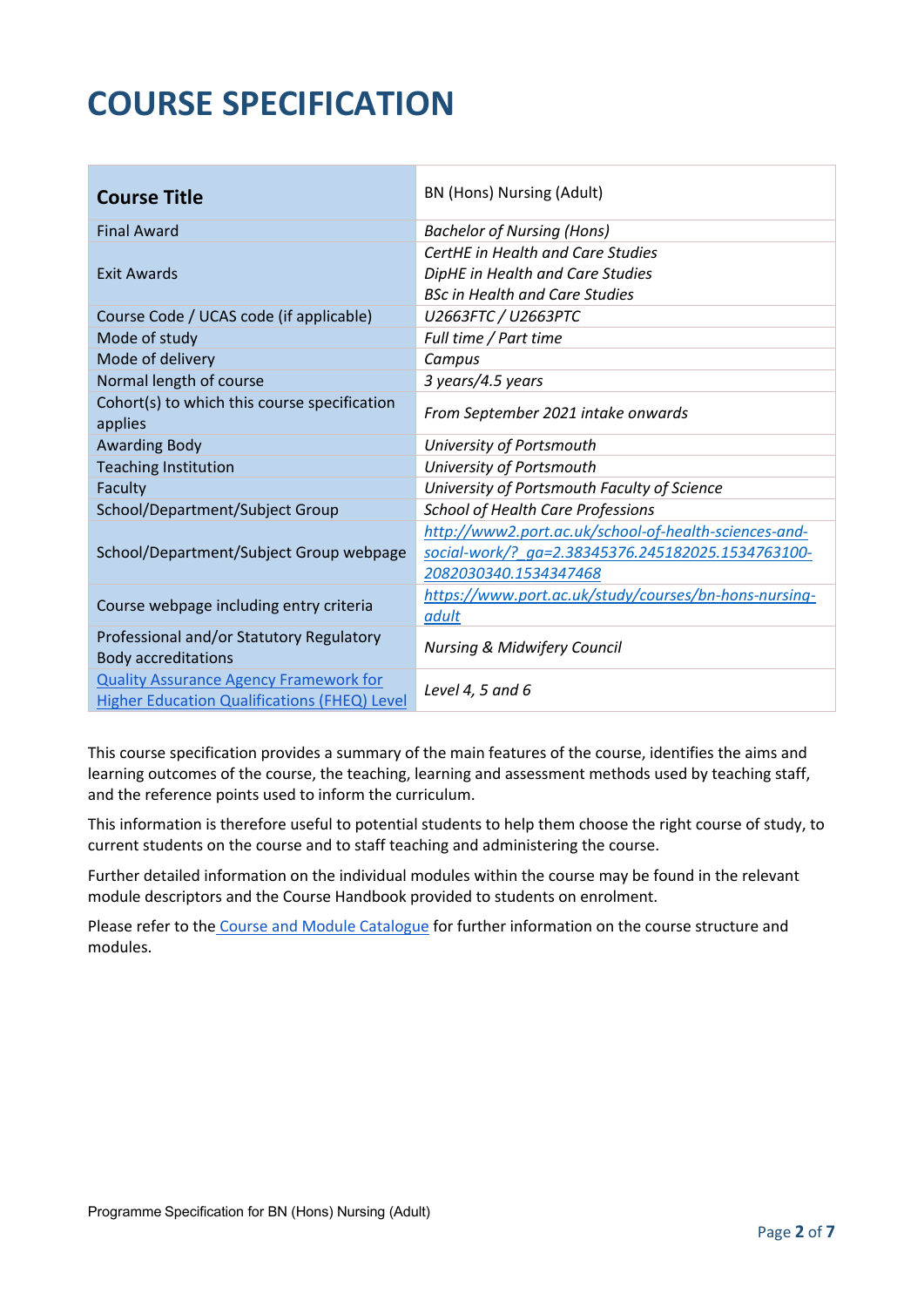## **Educational aims of the course**

- Provide a learning environment and practice placement that enables the student to become a proficient, confident, safe and accountable adult nurse equipped with the necessary knowledge, skills, capabilities and value-bases to achieve fitness for practice, purpose, academic award and professional standing.
- To develop students as reflective and person-centred practitioners, congruent with the values expected of the nursing profession demonstrated through placement learning.
- To develop a research informed understanding of the theory and practice of adult nursing through theoretical and placement learning.
- To instil independent learning in students and to develop students' analytical, critical and problem-solving skills.
- To develop students' intellectual, critical and practical skills in the acquisition, analysis, interpretation, evaluation and presentation of scientific health information.
- To introduce students to the practice and evaluation of scientific research.
- To provide a course that meets the Standards of Proficiency for registered nurses (NMC, 2018).
- To provide opportunities for students to develop appropriate study and transferable skills including time management, independent and group work, laboratory and clinical expertise, experimental design, data collection, data management and analysis, numeric and IT skills, oral and written communication, information retrieval, literature review and report writing skills.

## **Course Learning Outcomes and Learning, Teaching and Assessment Strategies**

The Quality Assurance Agency [for Higher Education \(QAA\)](http://www.qaa.ac.uk/en) sets out a national framework of qualification levels, and the associated standards of achievement are found in their [Framework for Higher Education](http://www.qaa.ac.uk/quality-code/the-existing-uk-quality-code/part-a-setting-and-maintaining-academic-standards)  [Qualifications](http://www.qaa.ac.uk/quality-code/the-existing-uk-quality-code/part-a-setting-and-maintaining-academic-standards) document.

The Course Learning Outcomes for this course are outlined in the tables below.

#### **A. Knowledge and understanding of:**

| LO<br>number   | <b>Learning outcome</b>                                                                                                                                                                                                                    | <b>Learning and</b><br><b>Teaching</b><br>methods                             | <b>Assessment</b><br>methods                                          |
|----------------|--------------------------------------------------------------------------------------------------------------------------------------------------------------------------------------------------------------------------------------------|-------------------------------------------------------------------------------|-----------------------------------------------------------------------|
| A1             | Anatomy and physiology of the human body,<br>dysfunction, pathophysiology, immunology and<br>microbiology, including long term implications<br>(Platform 2, 3, NMC 2018).                                                                  | Lectures,<br>seminars, group<br>work, online<br>activity, etc.                | Portfolios, exam,<br>presentations<br>etc.                            |
| A2             | Ethical principles, values and moral concepts inherent<br>in adult nursing and social care practice across the<br>lifespan, including diversity and equity in a multi-<br>cultural society (Platform 1, NMC 2018).                         | Lectures,<br>seminars, group<br>work, online<br>activity,<br>simulations etc. | Case reports,<br>portfolios,<br>posters,<br>presentations<br>etc.     |
| A <sub>3</sub> | Legal, professional and statutory codes of conduct and<br>responsibilities relevant to physical, mental and<br>sociocultural needs of a range of service users.<br>(Platform 1, 4, 6, NMC 2018).                                           | Lectures,<br>seminars, group<br>work, online<br>activity,<br>simulations etc. | Reports, reviews,<br>portfolios,<br>posters,<br>presentations<br>etc. |
| A4             | Contemporary health care policy and its impact upon<br>determining public health issues within the global and<br>local communities, and the adult nurse's role in health<br>promotion and public health agendas. (Platform 2, NMC<br>2018) | Lectures,<br>seminars, group<br>work,<br>simulations etc.                     | Reports, reviews,<br>portfolios, PAD,<br>presentations<br>etc.        |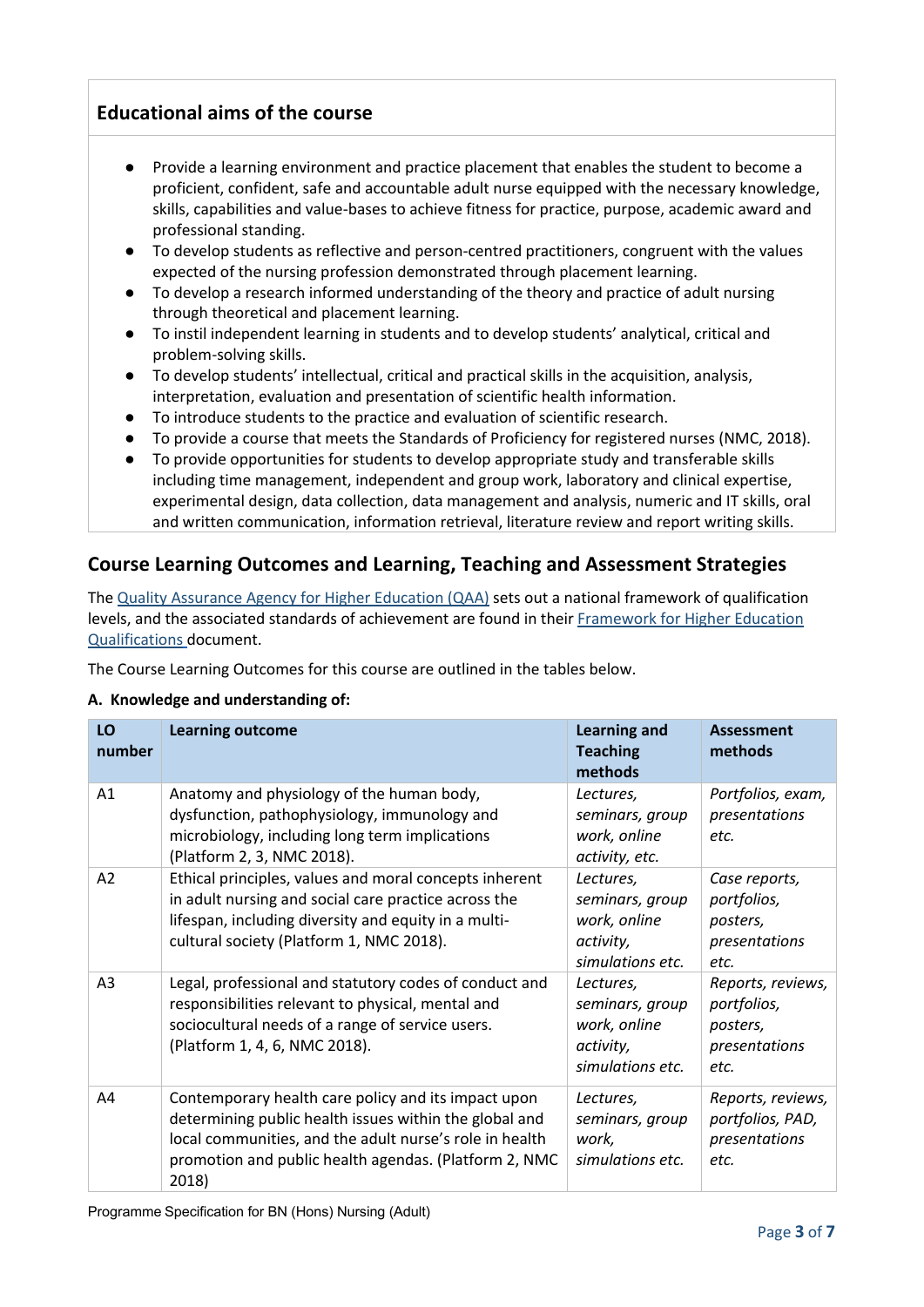| A5 | Legislation, legal, ethical and professional frameworks | Lectures,        | Reports, posters, |
|----|---------------------------------------------------------|------------------|-------------------|
|    | for safe and effective medicines management along       | seminars, group  | presentations     |
|    | with the fundamentals of pharmacology and               | work, online     | etc.              |
|    | therapeutic effects of major drug groups on the body.   | activity,        |                   |
|    | (Platform 4, NMC 2018)                                  | simulations etc. |                   |

*Add additional rows as required.*

#### **B. Cognitive (Intellectual or Thinking) skills, able to:**

| LO<br>number   | <b>Learning outcome</b>                                                                                                                                                                                                                      | <b>Learning and</b><br><b>Teaching</b><br>methods                             | <b>Assessment</b><br>methods                                   |
|----------------|----------------------------------------------------------------------------------------------------------------------------------------------------------------------------------------------------------------------------------------------|-------------------------------------------------------------------------------|----------------------------------------------------------------|
| <b>B1</b>      | Think analytically, using higher levels of professional<br>judgments and decision making in increasing complex<br>care environments. (Platform 1, 4, 5, NMC 2018)                                                                            | Lectures,<br>seminars, group<br>work,<br>simulations etc.                     | Reports, reviews,<br>portfolios, PAD,<br>presentations<br>etc. |
| <b>B2</b>      | Apply skills of critical analysis to real life situations and<br>evaluate practice and theoretical evidence which<br>contributes to an understanding of practice and service<br>delivery. (Platform 1, 4, 5, NMC 2018)                       | Practice, group<br>work, online<br>activity,<br>simulations etc.              | Reviews, PAD,<br>project, posters,<br>presentations<br>etc.    |
| B <sub>3</sub> | Demonstrate the development of skills in intellectual<br>debate, knowledge and skills in clinical reasoning,<br>structured evaluation and problem solving. (Platform 1,<br>4, 5, 7, NMC 2018)                                                | Seminars, group<br>work, online<br>activity,<br>simulations etc.              | Reports, reviews,<br>project, PAD,<br>presentations<br>etc.    |
| <b>B4</b>      | Utilise reflective strategies to maintain own<br>professional development through a portfolio which<br>demonstrates effective self-appraisal and personal<br>development planning following constructive feedback.<br>(Platform 1, NMC 2018) | Lectures,<br>seminars, group<br>work, online<br>activity,<br>simulations etc. | Reports, project,<br>PAD, portfolios,<br>etc.                  |

*Add additional rows as required.*

#### **C. Practical (Professional or Subject) skills, able to:**

| LO<br>number   | <b>Learning outcome</b>                                                                                                                                                                                                                                                                                                                                            | <b>Learning and</b><br><b>Teaching</b><br>methods                             | <b>Assessment</b><br>methods                                        |
|----------------|--------------------------------------------------------------------------------------------------------------------------------------------------------------------------------------------------------------------------------------------------------------------------------------------------------------------------------------------------------------------|-------------------------------------------------------------------------------|---------------------------------------------------------------------|
| C1             | Practice independently and make autonomous<br>decisions, in a way that empowers and respects the<br>safety, dignity, rights, choices and wishes of a diverse<br>range of service users across the lifespan, their carers<br>and families in a manner that is consistent with<br>professional, ethical and legal frameworks. (Platform 1,<br>3, 4, 5, 7, NMC 2018). | Lectures,<br>seminars, group<br>work, online<br>activity,<br>simulations etc. | Practice<br>assessment<br>document (PAD),<br>reports, OSCE,<br>etc. |
| C <sub>2</sub> | Plan, deliver and evaluate high standard,<br>compassionate, evidence based and person centred<br>care across all age groups, in partnership with service<br>users, carers and their families and the wider health<br>and social care team. (Platform 1, 3, 4, 5, 7, NMC 2018)                                                                                      | Lectures,<br>seminars, group<br>work, online<br>activity,<br>simulations etc. | Practice<br>assessment<br>document (PAD),<br>presentations<br>etc.  |
| C <sub>3</sub> | Critically evaluate appropriate evidence and research in<br>order to safely and systematically assess, plan,<br>implement and evaluate the physical, mental and socio-<br>cultural needs of a range of service users who may<br>present with complex acute and long term physical,                                                                                 | Lectures,<br>seminars, group<br>work,<br>simulations etc.                     | Practice<br>assessment<br>document (PAD),<br>OSCE, etc.             |

Programme Specification for BN (Hons) Nursing (Adult)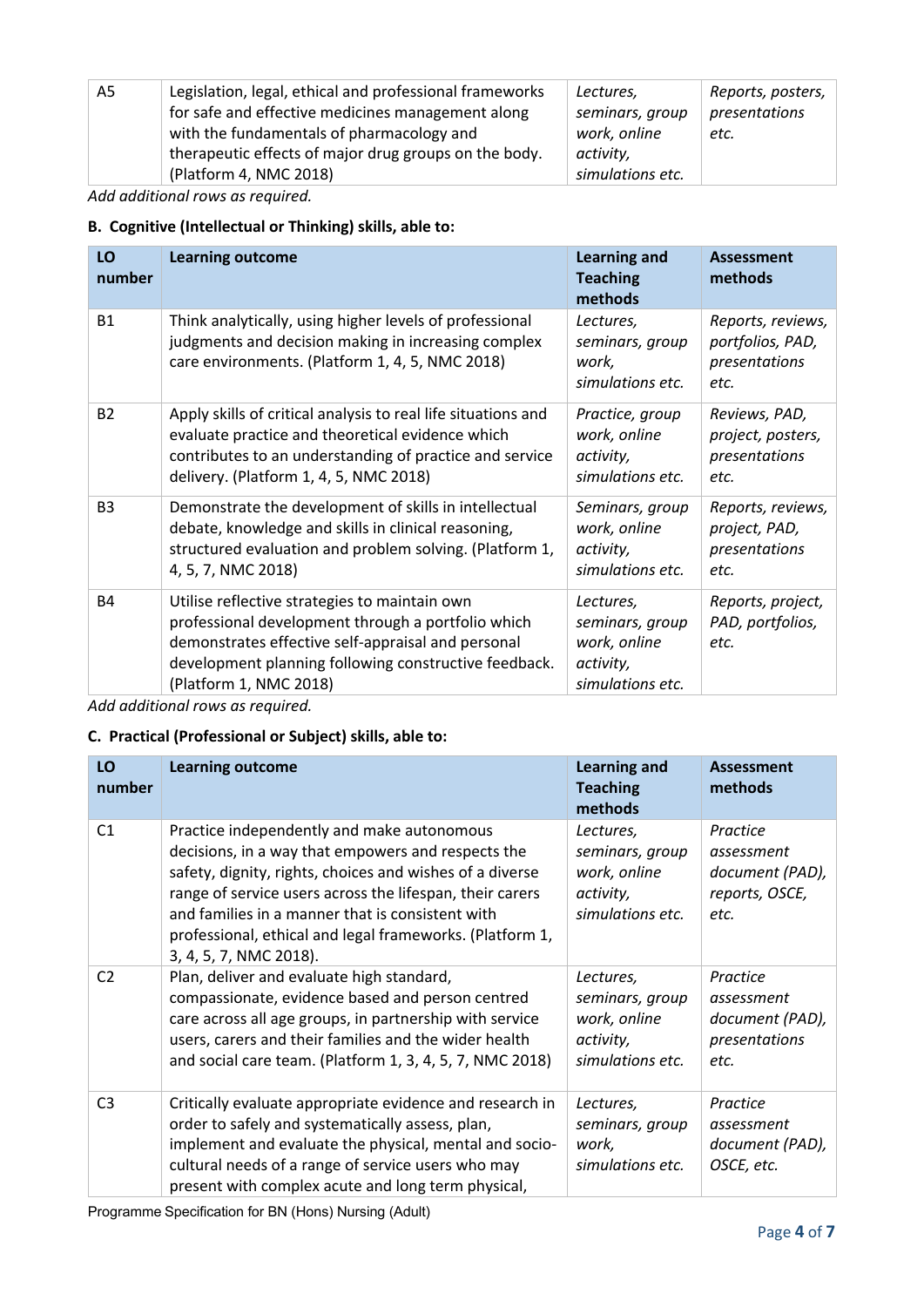|                | mental health and learning disability needs across the<br>lifespan. (Platform 2, 3, 4, 5, 6, 7, NMC 2018)                                                                                                                                                                                                                  |                                                                               |                                                                                     |
|----------------|----------------------------------------------------------------------------------------------------------------------------------------------------------------------------------------------------------------------------------------------------------------------------------------------------------------------------|-------------------------------------------------------------------------------|-------------------------------------------------------------------------------------|
| C <sub>4</sub> | Critically evaluate the changing needs of service users<br>and carers when planning, supporting and delivering<br>care throughout the end of life by respecting their<br>choices and responding to the potential and actual<br>impact of loss and bereavement upon the family.<br>(Platform 1, 2, 3, 4, 5, 6, 7, NMC 2018) | Lectures,<br>seminars, group<br>work, online<br>activity,<br>simulations etc. | Practice<br>assessment<br>document<br>(PAD), written<br>examinations,<br>OSCEs etc. |
| C <sub>5</sub> | Manage service users' medication therapies safely and<br>effectively within the relevant legal frameworks.<br>(Platform 1, 2, 3, 4, 5, 6, 7, NMC 2018)                                                                                                                                                                     | Lectures,<br>seminars, group<br>work.<br>simulations etc.                     | Practice<br>assessment<br>document (PAD),<br>OSCEs, exams,<br>etc.                  |

*Add additional rows as required.*

#### **D. Transferrable (Graduate and Employability) skills, able to:**

| LO<br>number   | <b>Learning outcome</b>                                                                                                                                                                                                                                                                                                             | <b>Learning and</b><br><b>Teaching</b><br>methods                             | <b>Assessment</b><br>methods                                                          |
|----------------|-------------------------------------------------------------------------------------------------------------------------------------------------------------------------------------------------------------------------------------------------------------------------------------------------------------------------------------|-------------------------------------------------------------------------------|---------------------------------------------------------------------------------------|
| D <sub>1</sub> | Be an autonomous practitioner in managing your work<br>and care delivery to raising professional standards<br>(Platform 1, 2, 3, 4, 5, 6, 7, NMC 2018)                                                                                                                                                                              | Group work,<br>online activity,<br>simulations etc.                           | Practice<br>assessment<br>document<br>(PAD), project,<br>presentations<br>etc.        |
| D <sub>2</sub> | Work independently and effectively in teams utilising<br>your leadership skills and respecting other people's<br>contributions, demonstrating the ability to co-ordinate<br>multi-professional and inter-professional care in acute<br>inpatient, community and public health contexts.<br>(Platform 1, 2, 3, 4, 5, 6, 7, NMC 2018) | Seminars, group<br>work, practice,<br>simulations etc.                        | Practice<br>assessment<br>document<br>(PAD), OSCEs,<br>etc.                           |
| D <sub>3</sub> | Acquire, analyse, evaluate, synthesise and apply<br>research skills from a wide range of sources, and<br>understand their significance for patient safety<br>(Platform 1, 2, 5, 7, NMC 2018).                                                                                                                                       | Lectures,<br>seminars, group<br>work, online<br>activity,<br>simulations etc. | Practice<br>assessment<br>document (PAD),<br>OSCEs, project,<br>presentations<br>etc. |
| D <sub>4</sub> | Approach problem solving in a systematic way and<br>demonstrate the values required for safe, effective and<br>person-centred practice (Platform 1, 2, 3, 4, 5, NMC<br>2018)                                                                                                                                                        | Lectures,<br>seminars, group<br>work, online<br>activity,<br>simulations etc. | Practice<br>assessment<br>document (PAD),<br>reports, reviews,<br>project, etc.       |

*Add additional rows as required.*

#### **Academic Regulations**

The current University of Portsmouth [Examination and Assessment Regulations](https://policies.docstore.port.ac.uk/policy-107.pdf) will apply to this course however there are some important exemptions to academic regulations which apply.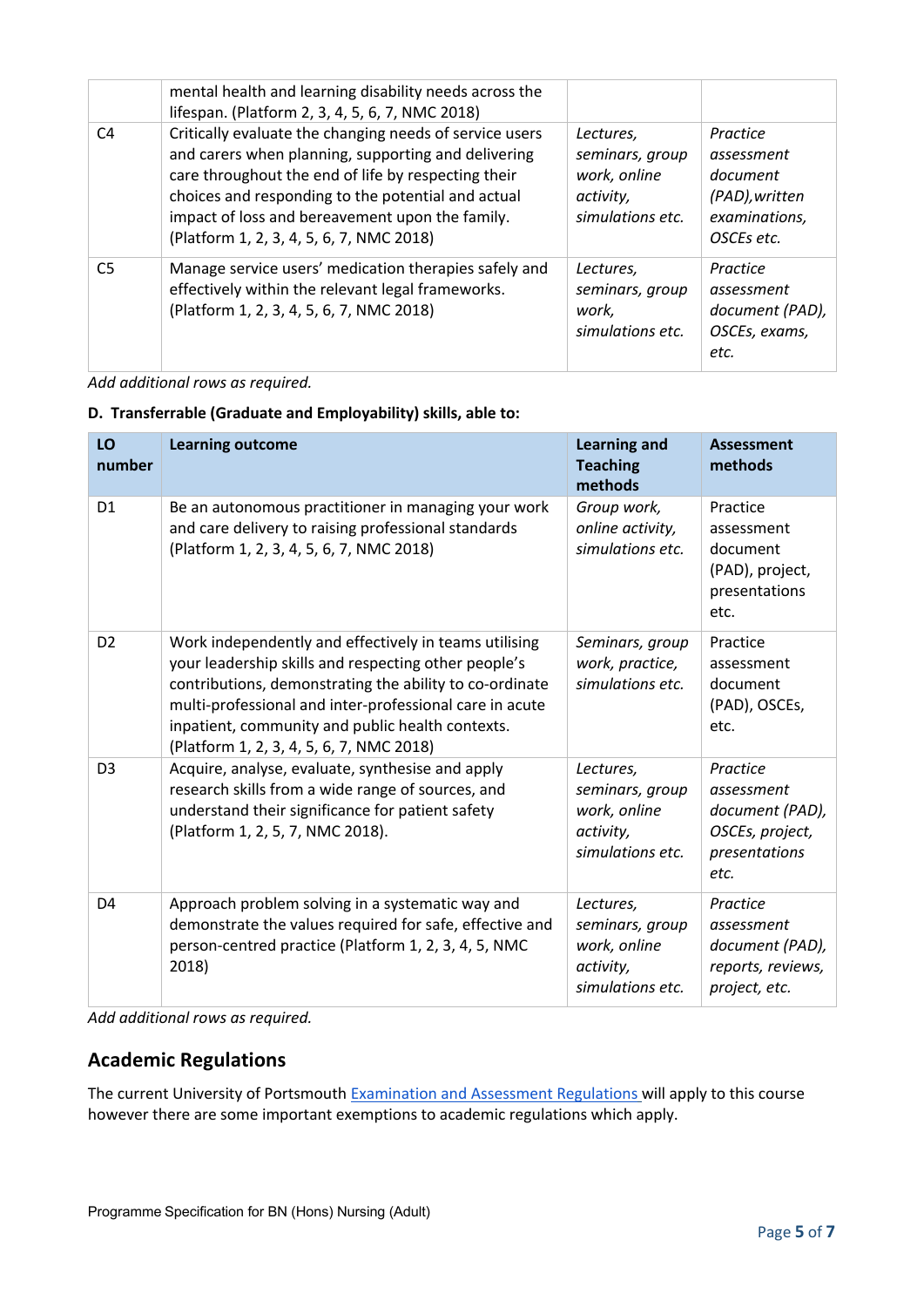## **Support for Student Learning**

The University of Portsmouth provides a comprehensive range of support services for students throughout their course, details of which are available at the [MyPort](http://myport.ac.uk/) student portal.

#### **In addition to these University support services this course also provides…**

The Course is managed by a Course Leader

- Specific induction programme introduces the student to the University and their course
- Each student has a personal tutor, responsible for academic and clinical support and pastoral guidance
- Faculty Learning Support Tutor
- The Academic Skills Unit (ASK)
- The Additional Support and Disability Advice Centre (ASDAC)
- Maths Cafe
- Student course and module information provides information about the course
- Feedback is provided for all assessments
- Simulation practice teaching and assessment facilities
- Faculty Placement Office
- Student preparation prior to and during clinical placements, supervisor and practice assessor assigned to each student)
- Timetabled tutorial system

#### **Evaluation and Enhancement of Standards and Quality in Learning and Teaching**

The University of Portsmouth undertakes comprehensive monitoring, review and evaluation of courses within clearly assigned staff responsibilities. Student feedback is a key feature in these evaluations, as represented in our [Policy for Listening to and Responding to the Student Voice](http://policies.docstore.port.ac.uk/policy-069.pdf) where you can also find further information.

#### **Reference Points**

The course and outcomes have been developed taking account of:

*Insert additional reference points or delete as required*

- [University of Portsmouth Curriculum Framework Specification](http://policies.docstore.port.ac.uk/policy-217.pdf)
- [University of Portsmouth Vision 2030 and Strategy 2025](https://www.port.ac.uk/about-us/our-ambition/our-strategy)
- [University of Portsmouth Code of Practice for Work-based and Placement Learning](http://policies.docstore.port.ac.uk/policy-151.pdf)
- [Quality Assurance Agency UK Quality Code for Higher Education](https://www.qaa.ac.uk/quality-code)
- [Quality Assurance Agency Framework for Higher Education Qualifications](https://www.qaa.ac.uk/quality-code/qualifications-frameworks)
- Requirements of Professional and/or Statutory Regulatory Bodies: **Nursing & Midwifery Council**
- The Framework for Technology Enhanced Learning (DH, 2011)
- Vocational and professional experience, scholarship and research expertise of the University of Portsmouth's academic members of staff
- **National Occupational Standards**

#### **Disclaimer**

The University of Portsmouth has checked the information provided in this Course Specification and will endeavour to deliver this course in keeping with this Course Specification. However, changes to the course may sometimes be required arising from annual monitoring, student feedback, and the review and update of modules and courses.